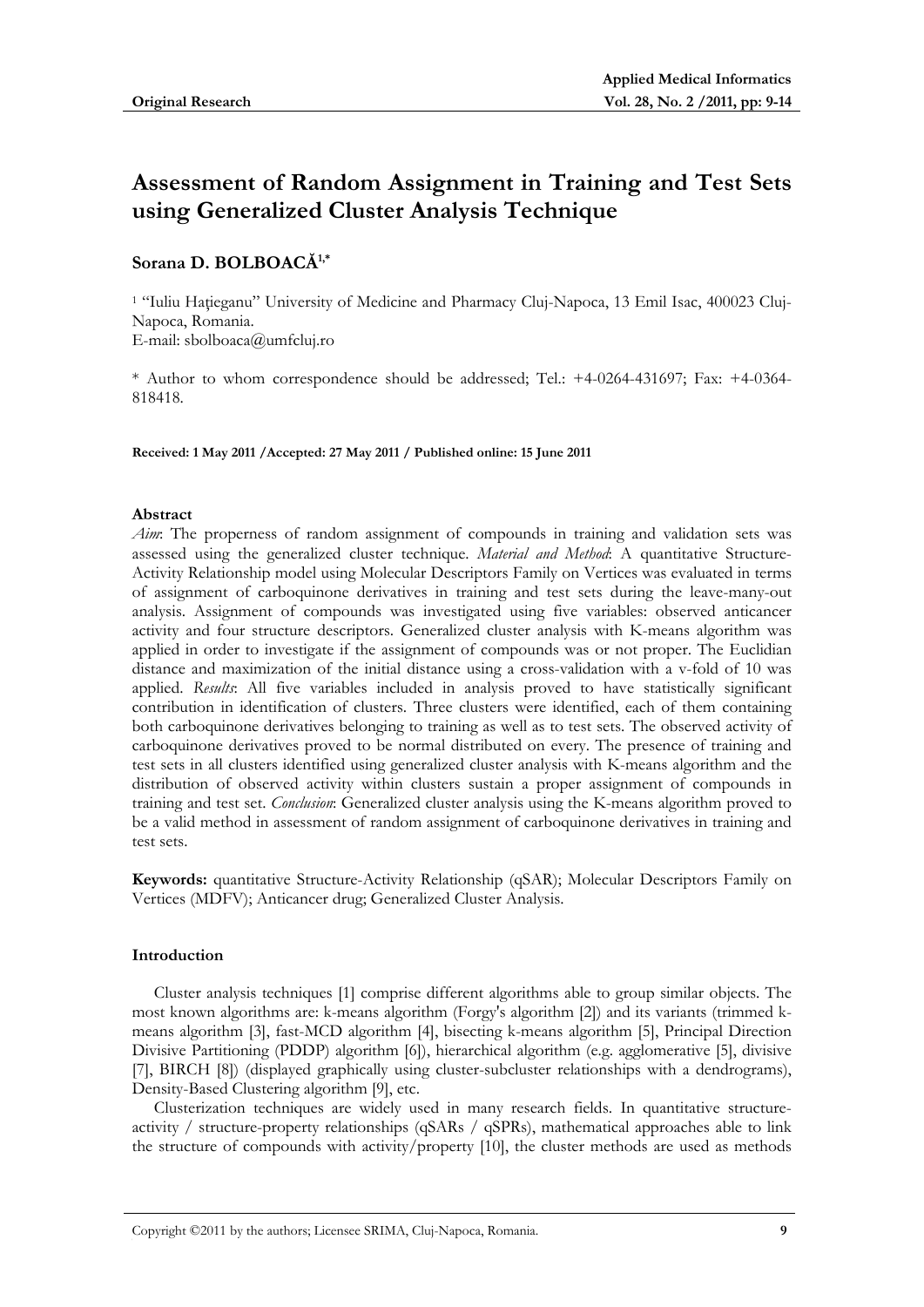for selecting training and validation sets. Hierarchical cluster based methods (single linkage, complete linkage, group average, Wards method, centroid method and median method) or nonhierarchical methods (K-means [2], Jarvis-Patrick clustering [11], DBSCAN [12], OPTICS [13], DENCLUE [14]) are used beside random selection, Kohonen's self-organizing map and informative design [15] in inclusion of compounds in training and test sets [16].

A sample of 37 carboquinone derivatives was previously investigated using self-organizing map to qSAR analysis [17]. Their model proved to have a predictive ability with an average of 4.2% error and a cross-validation correlation coefficient of 0.87. This set of carbiquinone derivatives was also investigated using Molecular Descriptors Family on Vertices [18] and this model proved to be performing compared to the other investigated models. The qSAR MDFV models of carboquinone derivatives was used in the present researcher in order to assess if the applied random assignment of compounds in training and test sets was or not a proper method to split the compounds in the training and test sets.

#### **Material and Method**

#### *qSAR MDFV Model*

The qSAR model with four MDFV variables previously obtained [18] was investigated in this research. The model is presented in Eq(1).

$$
\hat{Y} = 24.26(\pm 4.32) - TEuIFFDL*2.40(\pm 0.47) - GLClicdI*16.78(\pm 4.38) -
$$
  
TAkaFcDL\*0.65(\pm 0.11) - GlbIACDR\*0.02(\pm 0.01) (1)

where  $\hat{Y}$  = anticancer activity estimated by model from Eq(1), TEuIFFDL, GLCIicdI, TAkaFcDL and GlbIAcDR = values of MDFV members.

The statistical characteristics of the model from  $Eq(1)$  are presented in  $Eq(2)$ 

 $r^2 = 0.9548$ ;  $s_{est} = 0.14$ ;  $n = 37$ ; F-value = 169 (p-value = 5.01·10<sup>-21</sup>);

r (p-value) = 0.9771 (4.07·10<sup>-25</sup>); *o* (p-value) = 0.9461 (1.3·10<sup>-18</sup>);

 $r_{sQ}$  (p-value) = 0.9615 (3.26·10<sup>-21</sup>); τ<sub>a</sub> (p-value) = 0.8273 (5.74·10<sup>-13</sup>) = τ<sub>b</sub>;

 $\tau_c$  (p-value) = 0.8050 (2.35 ·10<sup>-12</sup>); Γ (p-value) = 0.8361 (1.13 ·10<sup>-9</sup>);

 $r^2$ <sub>loo</sub> = 0.9351; s<sub>pred</sub> = 0.17; F<sub>pre</sub> (p-values<sub>pred</sub>) = 115 (5.42·10<sup>-20</sup>)

where est = estimated; pred = predicted;  $n =$  sample size;  $r =$  Pearson correlation coefficient [19];  $r^2$  = determination coefficient;  $s_{est}$  = standard error of estimate; F-value = Fisher statistic of the MLR model;  $\rho =$  Spearman rank correlation coefficient [20];  $r_{sQ}$  = semi-quantitative correlation coefficient [21];  $\tau_{a,b,c}$  = Kendall tau a, b and c correlation coefficients [22];  $\Gamma$  = Gamma correlation coefficients [23];  $r_{\text{loo}}^2$  = determination coefficient obtained in leave-one-out analysis;  $s_{\text{pred}}$  = standard error of predicted;  $F_{\text{loo}} = F$ -value obtained in leave-one-out analysis.

The qSAR with identified MDFV variables  $(Eq(1))$  was also tested by applying the leave-many out analysis. The set was randomly spit in training and test set with  $\sim 1/3$  of compound in the test set and in respects of normality of experimental data. Based on the descriptors used by Eq(1), a model was identified using compounds assigned to training set and was validated on compounds assigned to test set (cqd03, cqd04, cqd06, cqd09, cqd11, cqd18, cqd21, cqd22, cqd23, cqd26, cqd27, and cqd37). The model obtained in training set and its statistical characteristics of model obtained in training set is presented in Eq(3). Statistical characteristic of model in test set is presented in  $Eq(4).$ 

$$
\hat{Y} = 21.582 + -2.4660 * TEuIFFDL + -14.253 * GLCIicdl + -6.2922e-1 * TAkaFeDL + -0.0217 * GLDIACDR
$$
\nTraining set:  $r^2 = 9480$ , F-value = 82, p-value = 2.67 · 10<sup>-11</sup>

\n(3)

Test set: 
$$
r^2 = 0.9675
$$
, F-value = 38, p-value = 1.24  $\cdot 10^{-5}$  (4)

*Assessment of Random Selection* 

Generalized cluster analysis with K-means algorithm was applied in order to investigate the

(2)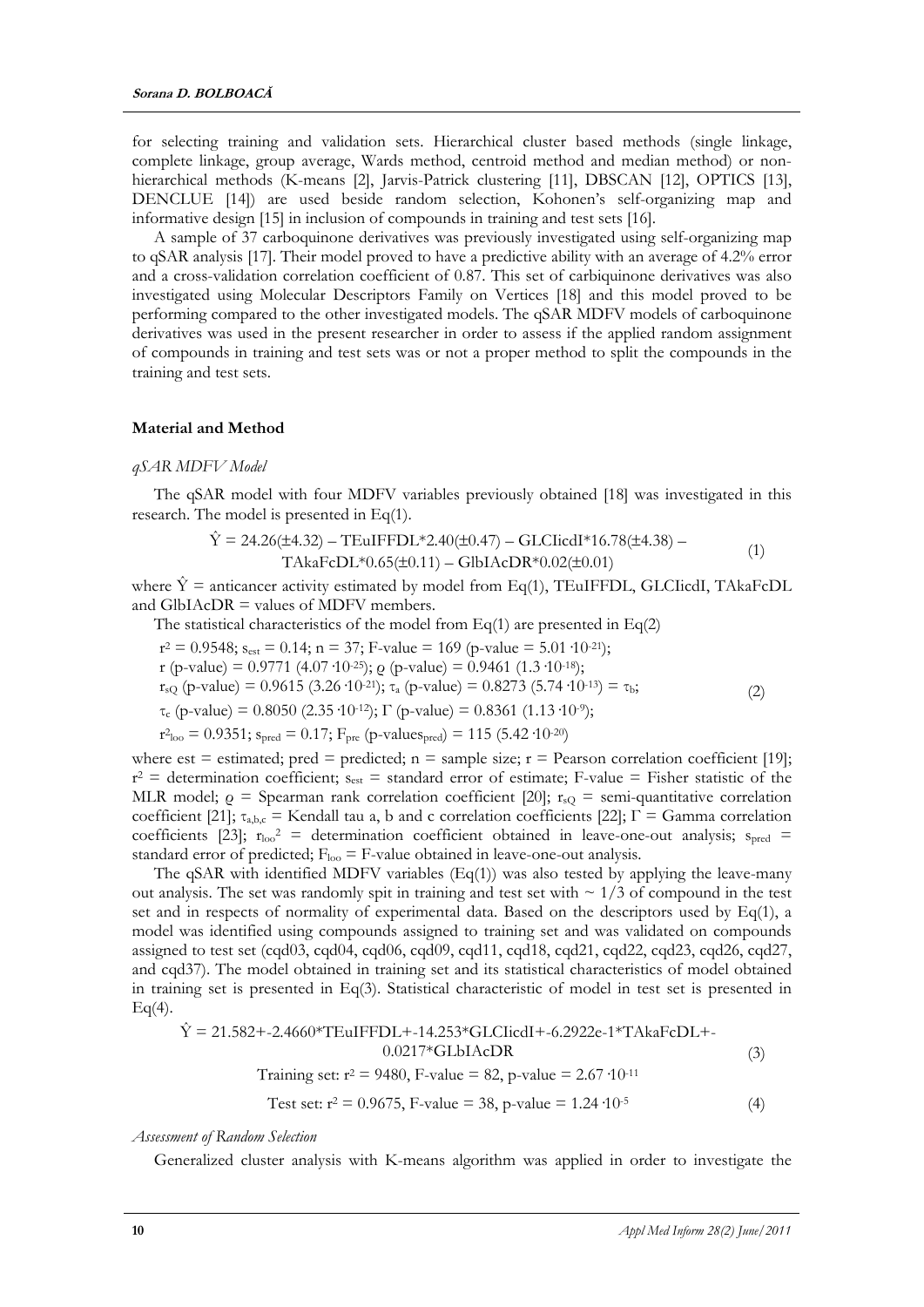qSAR MDFV model of carboquinone derivatives. The Euclidian distances (as distance measure, measure how fat two values are from each other, similar values are identified by a low distance) and maximization of the initial distance (in regards of cluster center) were the criterion applied. A crossvalidation with a v-fold of 10 was applied. The assessment was carried out using STATISTICA 8.

#### **Results**

The generalized cluster analyses, applied using five quantitative variables (anticancer activity and the values of MDFV variables from Eq(1)), identified 3 clusters. The training error proved to be of 0.2812 (n=37). Statistical parameters associated to variables included in analysis according to the assigned cluster are presented in Table 1.

|                                                                                                 |        |           |           |        |         | Cluster $log(1/C)$ TEuIFFDL GLCIicdl TAkaFcDL GLbIAcDR No (no.tr:no.ts) | $\%$ (%tr:%ts) |
|-------------------------------------------------------------------------------------------------|--------|-----------|-----------|--------|---------|-------------------------------------------------------------------------|----------------|
|                                                                                                 | 4.9670 | 0.1338    | 0.9867    | 1.9231 | 45.3238 | 10 (7:3)                                                                | 70:30)         |
|                                                                                                 | 6.1150 | 34.0550   | $-0.0197$ | 0.9913 | 1.3480  | 2(1:1)                                                                  | 5(50:50)       |
|                                                                                                 | 6.0416 | $-0.0399$ | 0.9800    | 1.2124 | 44.3843 | 25(17:8)                                                                | 68 (68:32)     |
| TE HEEDI CICLE TALE DI CILIA DR = MDEV descriptors used by $E_0(1)$ : tre = training: ts = test |        |           |           |        |         |                                                                         |                |

**Table 1.** Centroids for K-means clustering

TEuIFFDL, GLCIicdI, TAkaFcDL, GLbIAcDR = MDFV descriptors used by Eq(1);  $tr = training$ ; ts = test

The assignment of compounds in clusters, according to training and test set, is presented in Table 2.

|  |  | Table 2. Generalize cluster analysis: assignment of compounds in clusters |  |  |
|--|--|---------------------------------------------------------------------------|--|--|
|  |  |                                                                           |  |  |

| Cluster        | <b>Set</b>     | Compounds                                                                                      |
|----------------|----------------|------------------------------------------------------------------------------------------------|
| 1              |                | Training $\log 01$ , cqd02, cqd05, cqd07, cqd08, cqd13, cqd19                                  |
|                | Test           | $c\text{qd}03$ , $c\text{qd}04$ , $c\text{qd}06$                                               |
| $\overline{2}$ | Training cqd35 |                                                                                                |
|                | Test           | $\text{c}$ d $18$                                                                              |
| <sup>3</sup>   |                | Training   cqd10, cqd12, cqd14, cqd15, cqd16, cqd17, cqd20, cqd24, cqd25, cqd28, cqd29, cqd30, |
|                |                | cqd31, cqd32, cqd33, cqd34, cqd36                                                              |
|                | Test           | cqd09, cqd11, cqd21, cqd22, cqd23, cqd26, cqd27, cqd37                                         |

The distance to centroid varied from 0.0890 to 0.5403 for first cluster and from 0.0908 to 0.5289 for the third cluster. Normalized mean of anticancer activity and MDFV values are presented in Figure 1 while statistical characteristics of variables included in each cluster are presented in Table 3.

| Parameter                |        |                       |                         |               | Cluster 1 (n=10) Cluster 2 (n=2) Cluster 2 (n=25) |                 |
|--------------------------|--------|-----------------------|-------------------------|---------------|---------------------------------------------------|-----------------|
|                          | Mean   | StDev                 | Mean StDev              |               | Mean                                              | <b>StDev</b>    |
| log(1/C)                 | 4.9670 |                       | $0.4667$ 6.1150 0.6010  |               |                                                   | $6.0416$ 0.3888 |
| <b>TEuIFFDL</b>          | 0.1338 |                       | $0.1120$ 34.0550 0.0636 |               | $-0.0399$                                         | 0.0898          |
| GLCIcdI                  |        | $0.9867 \quad 0.0130$ | $-0.0197$ 0.1567        |               | 0.9800                                            | 0.0108          |
| TAkaFcDL                 | 1.9231 | 0.3952                | $0.9913 \mid 0.0123$    |               | 1.2124                                            | 0.3890          |
| GLbIAcDR 45.3238 11.3824 |        |                       |                         | 1.3480 0.2547 | 44.3843 9.4494                                    |                 |

**Table 3.** Generalized cluster analysis k-means: results

StDev = standard deviation

The contribution of each variable to the assignment of carboquinone derivatives in the clusters is presented in Table 4.

The distribution of anticancer activity according to the cluster of the carbocquinone derivatives is presented in Figure 2.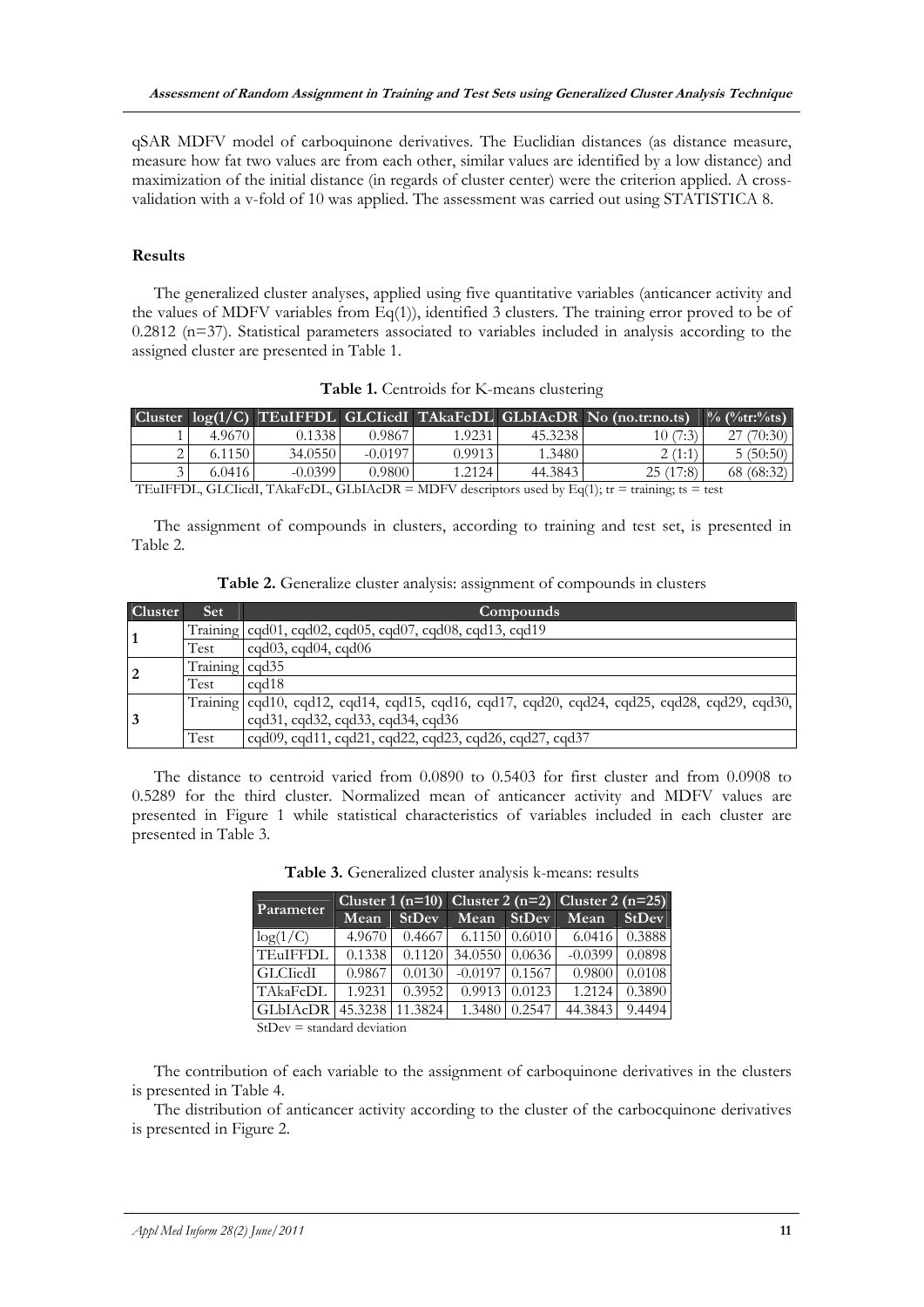

**Figure 1**. Graph of means for continuous variables **Figure 2**. Distributions of log(1/C) variable

**Table 4.** Generalized cluster analysis k-means: results of variance analysis

| Variable                                                                             | Between SS <sup>a</sup> Within SS <sup>b</sup> F-value |          |                                   | p-value               |  |  |
|--------------------------------------------------------------------------------------|--------------------------------------------------------|----------|-----------------------------------|-----------------------|--|--|
| log(1/C)                                                                             | 1228.27                                                | 5.950    |                                   | $3509.6 \leq 0.0001$  |  |  |
| <b>TEuIFFDL</b>                                                                      | 2317.85                                                |          | $0.310 \mid 126906.5 \mid 0.0001$ |                       |  |  |
| <b>GLCIicdI</b>                                                                      | 32.82                                                  | 0.029    |                                   | $19326.0 \leq 0.0001$ |  |  |
| TAkaFcDL                                                                             | 74.30                                                  | 5.038    |                                   | $250.7 \leq 0.0001$   |  |  |
| <b>GLbIAcDR</b>                                                                      | 69752.99                                               | 3309.106 |                                   | $358.3 \leq 0.0001$   |  |  |
| SS = sum of squares; <sup>a</sup> df (degrees of freedom) = 2; <sup>b</sup> df = 34; |                                                        |          |                                   |                       |  |  |

F-value = Fisher statistics; p-value = Fisher's significance

## **Discussion**

Generalized cluster analysis with K-means algorithm was successfully applied to investigate the assignment of carboquinone derivatives in the training and test sets. Three clusters were identified using this technique when the Euclidian distance and maximization of the initial distance on a cross-validation of v-fold of 10 were the criteria used. The analysis of the centroid for K-means clustering (Table 1) revealed the following:

- Three variables proved to have distinct values in the identified clusters:  $log(1/C)$ , TEuIFFDL and TAkaFcDL MDFV descriptors.
- The second cluster proved to have distinct values of all variables used in generalized cluster analysis.
- Similar centroids could be identified for first and third cluster in regards of GLCIicdI and GLbIAcDR MDFV descriptors.
- Compounds from both training and test sets could be identified among identified clusters.
- Almost 30% of compounds in clusters with more than 2 compounds proved to be from test set. The exception is represented by second cluster that comprise just two carboquinone derivatives, one from training set and the other from test set.

The analysis of Figure 1 and of statistical characteristics of variable for each cluster (Table 3) revealed the following:

- First cluster comprised carboquinone derivative with small  $log(1/C)$  and high value of MDFV structure descriptors.
- Second cluster comprised carboquinone derivative with high log(1/C) and of TEuIFFDL descriptors as well as small values of all other MDFV structure descriptors.
- Third cluster comprised carboquinone derivative with high  $log(1/C)$ , similar values of TEuIFFDL and GLCIicdI to the first cluster, intermediary values of TAkaFcDL and high value of GLbIAcDR (value similar to the contribution of GLbIAcDR to the first clusters).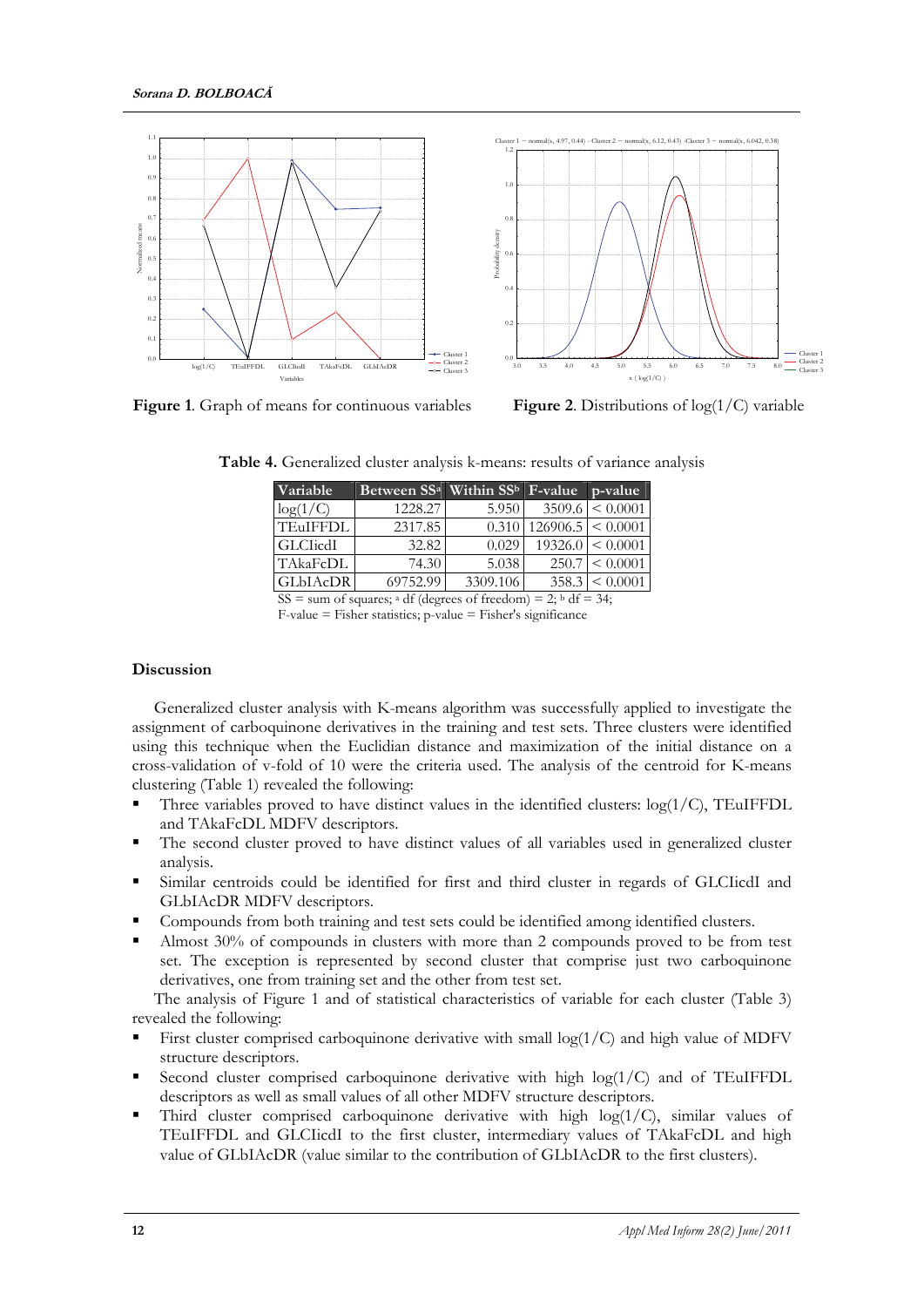All variables (log(1/C) and four MDFV members) proved to have statistically significant contributions to assignment of compounds in the clusters (all  $p$ -values  $\leq 0.0001$  – Table 4). This result showed that all variables contribute significantly statistics to clusterization. Moreover, the observed activity of carboquinone derivatives proved to be normal distributed on each cluster while the imposing criterion in random splitting of compounds in training and test set was the normality of observed activity in both sets.

The presence of training and test sets in all clusters identified using generalized cluster analysis with K-means algorithm and the distribution of observed activity within clusters sustain a proper assignment of compounds in training and test set.

Cluster analysis techniques are used in qSAR as well as in virtual screening for identification of active compounds. These techniques are used to identify similar structural feature among compounds [24], new active compounds [25], to select descriptors [26], to split the compounds in training and validation sets [27], etc. These techniques are used [28-30] despite theirs disadvantages: different methods provide very different results (since different criteria for merging clusters are used), the results could be affected when ordered variables are used, unstable results when cases are withdrawn, etc. In the current manuscript, the K-means algorithm was used to assess a random split of compounds in training and test sets and was successfully accomplished. The generalized cluster analysis with K-means algorithm proved its usefulness in assessment of random assignment of carboquinone derivatives compounds in training and validation sets. It is expected to observe the same results when the generalized cluster analysis with K-means algorithm is applied on other qSAR models. However, a study is currently carried out in order to validate the result obtained on the carboquinone derivative set.

#### **Conclusion**

The generalized cluster analysis with K-means algorithm proved reliable method for assessment of proper assignment of carboquinone derivatives in training and test sets in the leave-many-out analysis in a quantitative Structure-Activity Relationship experiment.

#### **Conflict of Interest**

The author declares that there is no conflict of interest.

#### **Acknowledgements**

Financial support is gratefully acknowledged to UEFISCSU Romania (ID0458/206/01.10.2007). The funder had no role in study design, data collection and analysis, decision to publish, or preparation of the manuscript.

#### **References**

- 1. Tryon RC. Cluster Analysis. Ann Arbor, MI: Edwards Brothers, 1939.
- 2. Forgy EW. Cluster analysis of multivariate data: efficiency vs interpretability of classifications. Biometrics 1965;21:768-769.
- 3. García-Escudero LA, Gordaliza A, Matrán C. Trimming tools in ex-ploratory data analysis. J Comput Graph Statist 2003;12:434-449.
- 4. Rousseeuw PJ, Van Driessen K. A fast algorithm for the Minimum Co-variance Determinant estimator. Technometrics 1999;41:212-223.
- 5. Jain AK, Murty MN, Flynn PJ. Data clustering: a Review. ACM Comput Surv 1999;31(3):264- 323.
- 6. Boley DL. Principal Direction Divisive Partitioning. Data Min Knowl Disc 1998;2(4):325-344.
- 7. Sneath PHA, Sokal RR. Numerical Taxonomy. Freeman: London, UK, 1973.
- 8. Zhang T, Ramakrishnan R, Livny M. BIRCH: An efficient data clustering method for very large